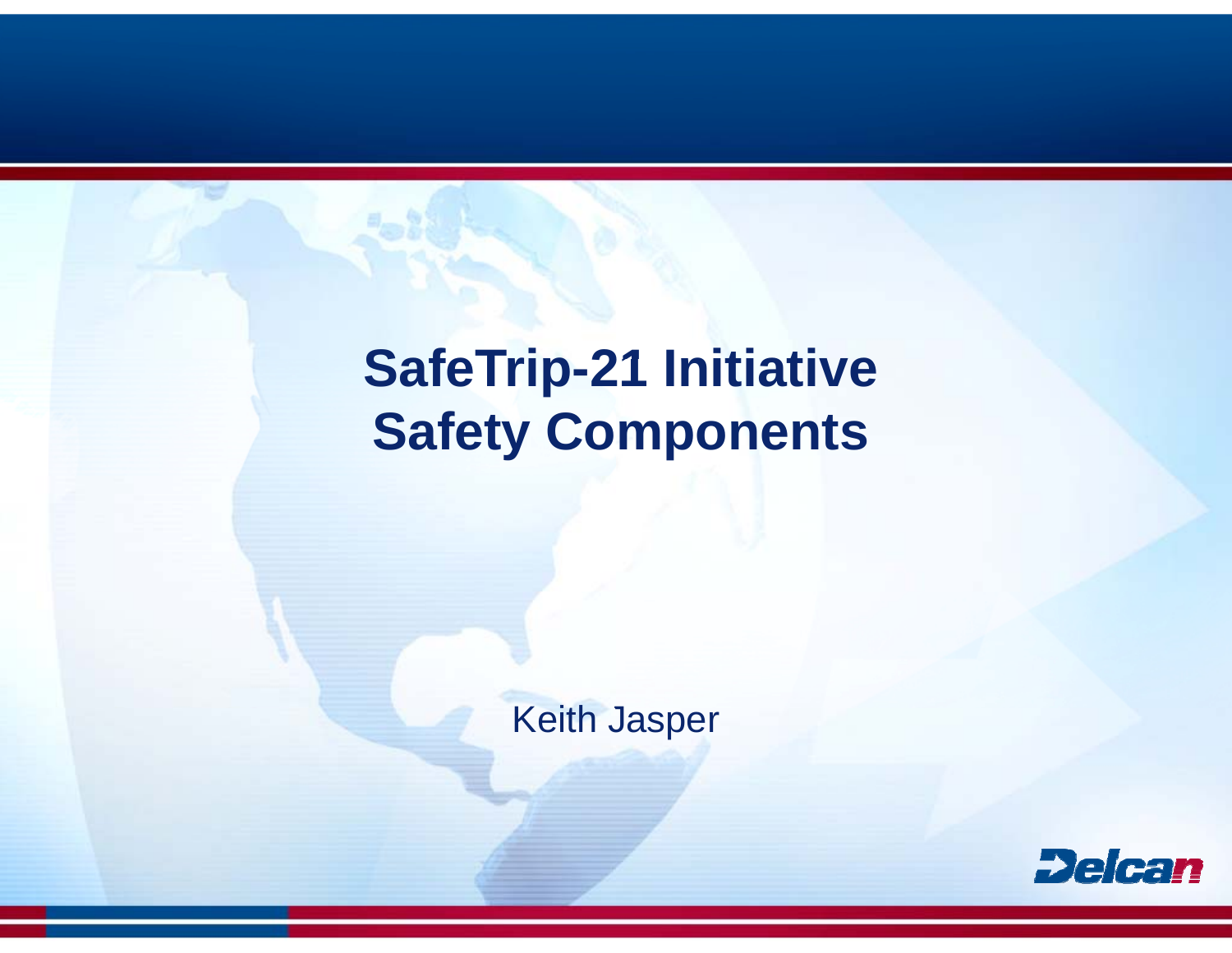#### **SafeTrip-21 Initiative 21**

- ◆ Safe and Efficient Travel through Innovation and Partnerships for the 21st Century
- Launched in Spring 2008
	- California Connected Traveler Test Bed (5 applications)
	- $\mathcal{L}_{\mathcal{A}}$ – I-95 Test Bed (4 applications)
- Emphasis on applications that:
	- –– do not entail extensive public sector infrastructure
	- can achieve immediate bene fits
	- $\mathcal{L}_{\mathcal{A}}$ - demonstrate the potential for sustainable deployment
	- $\mathcal{L}_{\mathcal{A}}$  , and the set of  $\mathcal{L}_{\mathcal{A}}$ – leverage existing technology to address current transportation needs.
- Evaluation Report finalized

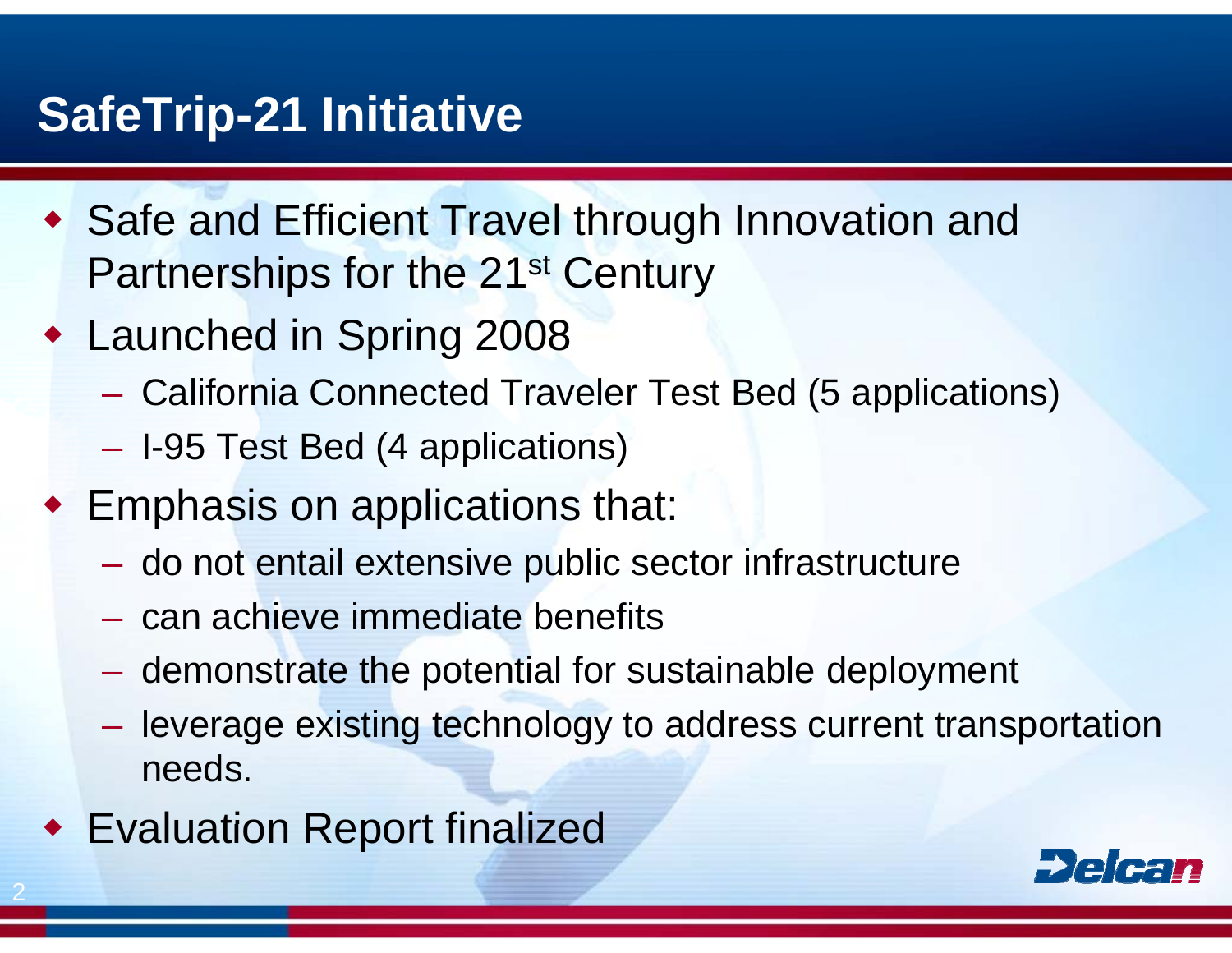#### **Safety Components**

- 'Geo-fencing'
- **End-of-Queue Warning System**

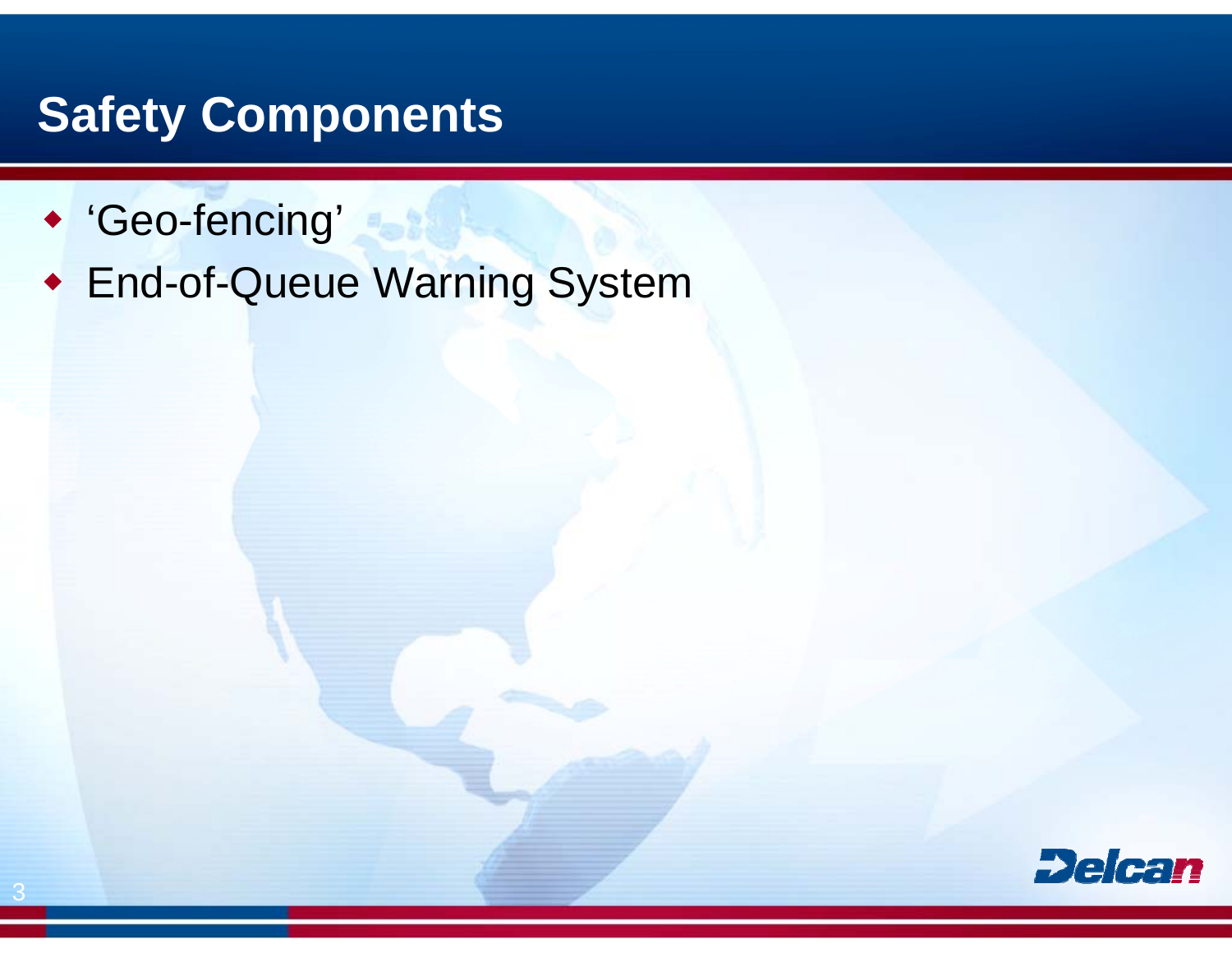## **'Geo-fencing'**

- Networked Traveler Transit/Smart Parking Application
- Provides real time transit and parking information
	- **Holland** and the con-- Integrates information on bus and rail services (schedule and status) from multiple agencie s in the Bay Area
	- Integrates information on current utilization at selected rail stations
- Delivers information via website and Smart Phone (multiple mobile platforms)
- Safety Challenge:

- Allow use while riding transit, or walking/waiting for transit
- Block use while driving

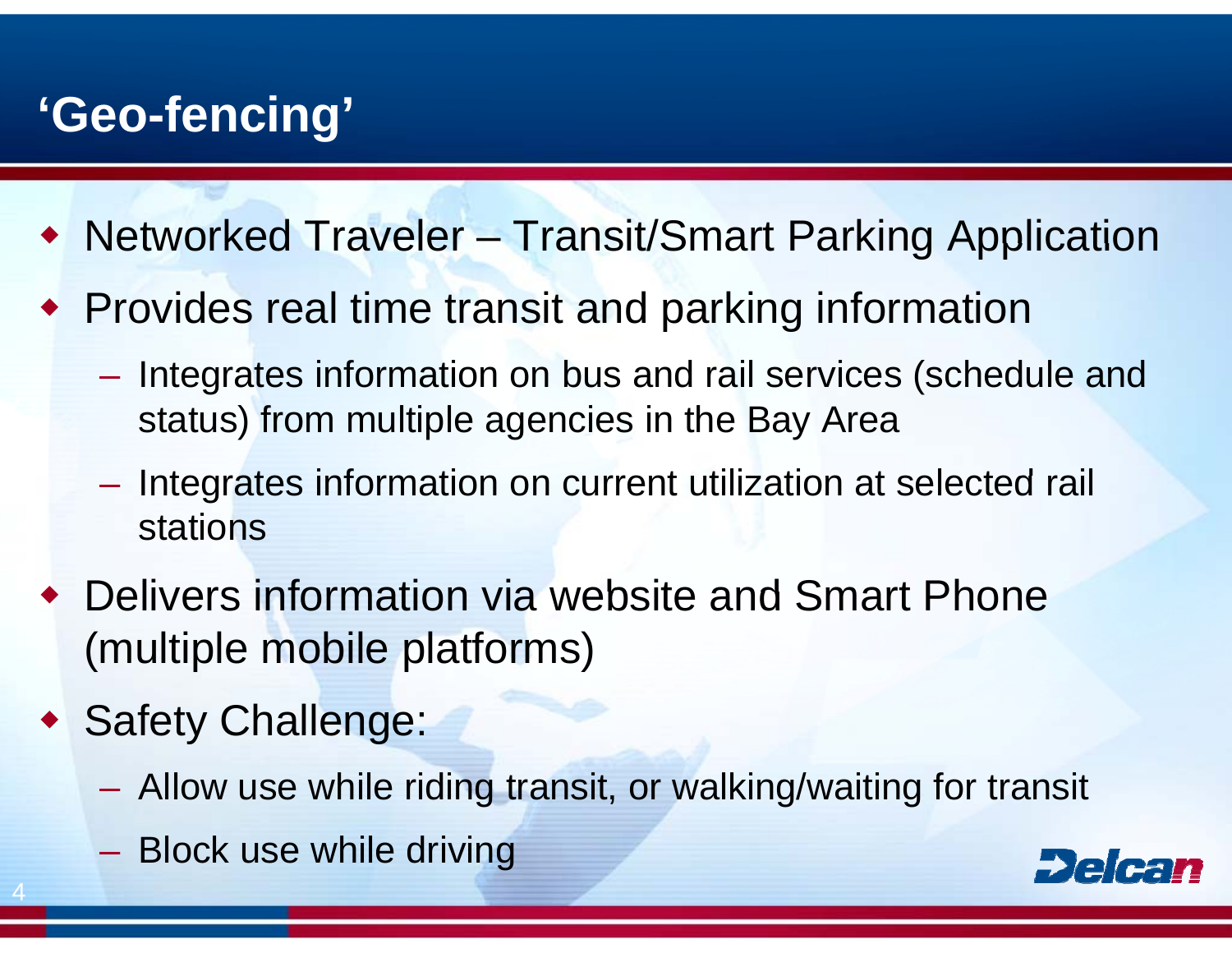#### **General Findings**

- Mobile Platforms:
	- Android 58%
	- iPhone 42%

- Users were generally pleased, although areas for improvement were identified
- Strong agreement among users that the ability to access multiple transit services and having reliable arrival and departure information was important
- Most users reported that having the transit information available to them made them more confident about using transit Delca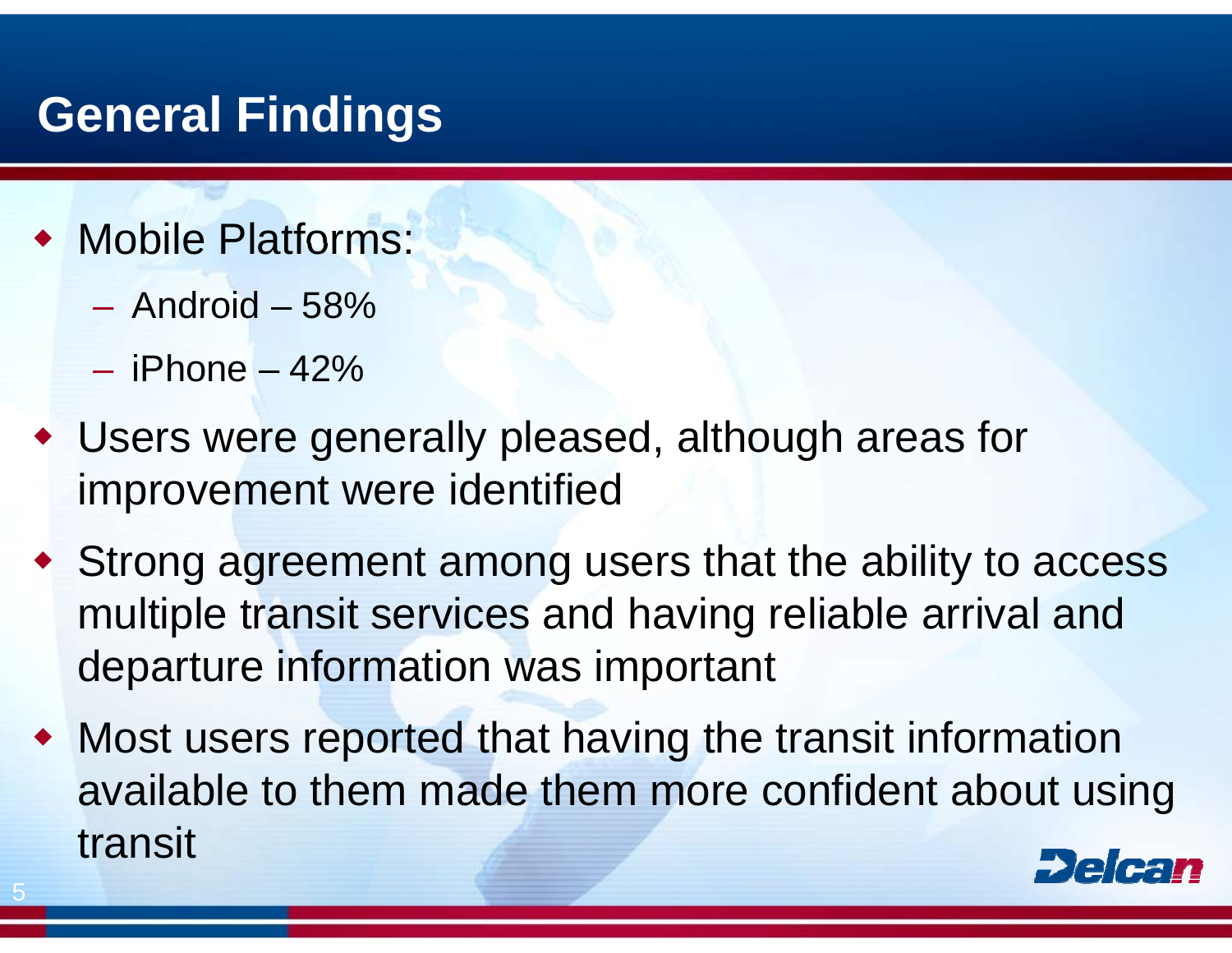### **'Geo-fencing' Findings**

- Feasible, but performance varied slightly between mobile platforms
- ♦ • Congested traffic conditions a challenge
- ♦ • Detracted from the quality of the user interface for transit riders
- ♦ • Occasionally blocked legitimate use by transit riders

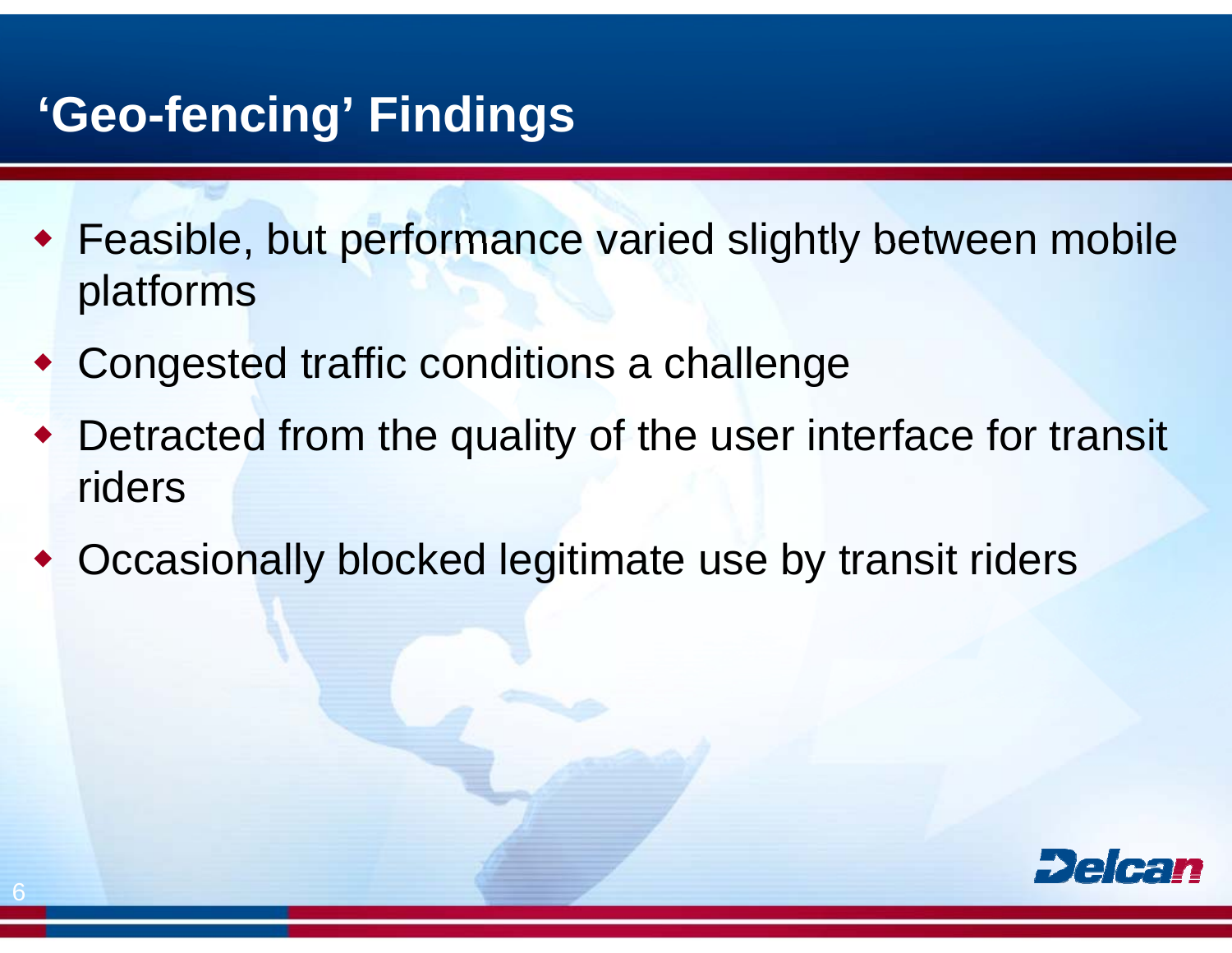### **End-of-Queue Warning System**

- Networked Traveler Foresighted Driving Application
- Provides in-vehicle audible alert of imminent slow-moving traffic in the Bay Area "Slow Traffic Ahead" when speed differential is 15mph or greater
	- Integrates:
		- Real time speed information from existing sensors
		- Location, speed, and direction information from 4 specially equipped vehicles
		- Calculates potential impact situations approx. 60 seconds ahead of time
- 24 recruited drivers, regular driving habits